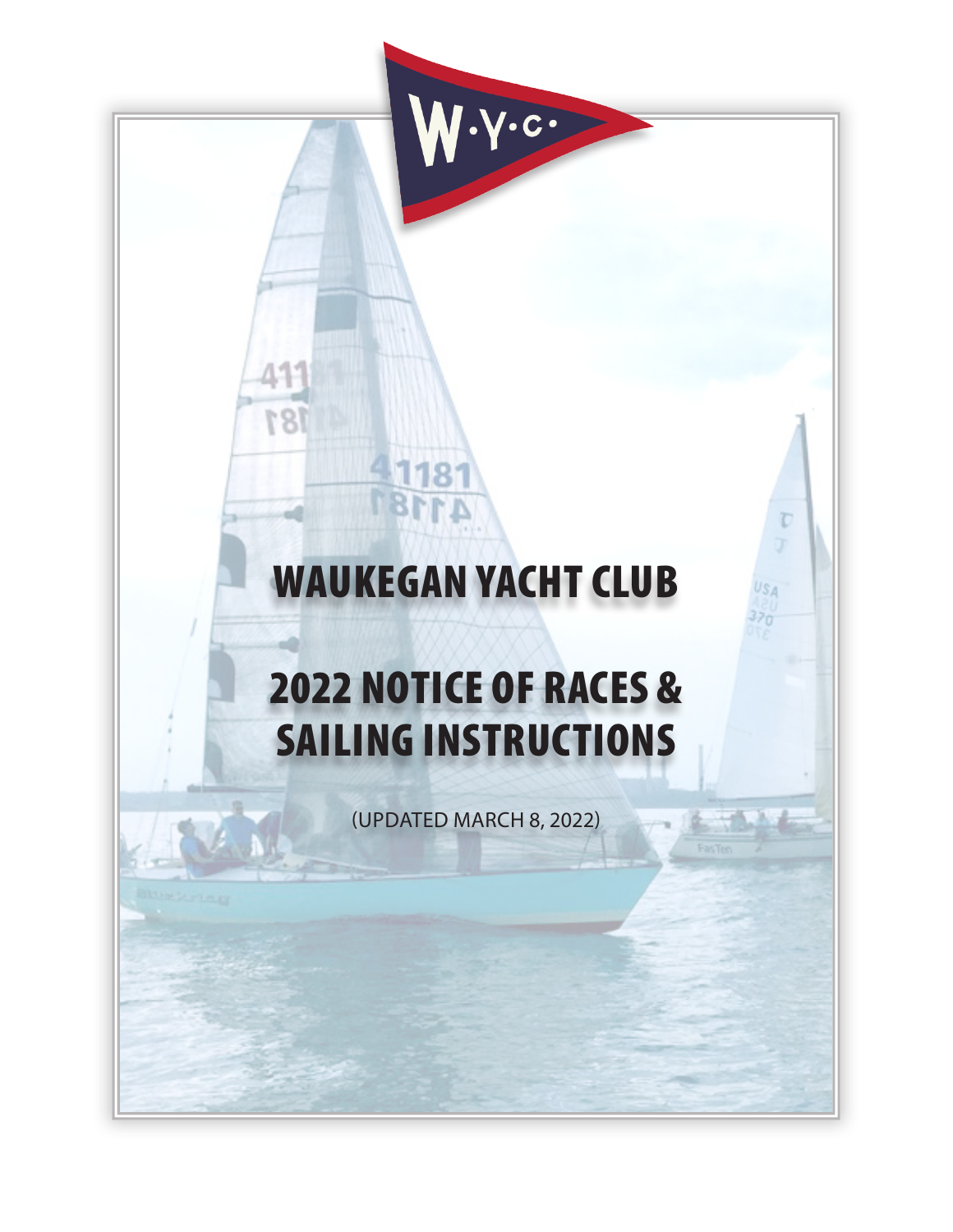# **2022 NOTICE OF RACES & SAILING INSTRUCTIONS**

All races will be governed by the **2022-2024 Racing Rules of Sailing** by ISAF and the rules of the LMPHRF except as altered by the following sailing instructions. You can find a complete copy of the Racing Rules of Sailing at the following URL: https://www.racingrulesofsailing.org/. **Waukegan Yacht Club** (WYC) recommends wearing Personal Flotation Devices (PFD's) during all races.

### **SUMMER SERIES SCHEDULE**

- u Summer Series begins Wednesday, May 4, and continues throughout the season on Wednesday Evenings and ends Wed, Aug 31st. Practice races will be scheduled prior to May 4 and announced via email and on the WYC website.
- $\triangleright$  Offshore Races begin May 15th and are scheduled throughout the summer and fall.
- In Fall Series races are held on Saturdays and begin October 1th and ends Saturday October 15th.
- ▶ See WYC 2022 Race Schedule on the website for additional information and race opportunities.
- $\triangleright$  Dates and times of any race may change without prior notice. Please check the **Waukegan Yacht Club** website for the latest information.

### **THE SAILING INSTRUCTIONS ARE DESCRIBED AS FOLLOWS:**

- 1. **ENTRIES:** Sailing yachts may be entered by completing the registration and rating form and paying the series-racing fee. All entrants are required to complete the registration, provide proof of insurance, a current PHRF certificate pay the racing fee (the form can be found on the WYC website.
- 2. **NOTICES:** Notices to competitors (if any) will be posted on **https://waukeganyachtclub.com** the WYC web site and/or announced on VHF channel 69 prior to the start of that evening's race.
- 3. **CHANGES:** Any change in the sailing instructions will be posted on the WYC web site at least 24 hours before the day that they will take effect. Oral changes may also be made prior to the start of the race if deemed advisable and necessary following the hoisting of the Code Flag "L".
- 4. **COMMITTEE BOAT DUTY:** WYC does not have permanent race committee crews. All racers are required to supply crew (2) to the WYC Committee Boat at least three times during the season. Racers who do not participate are ineligible to receive awards. Racers who miss assigned dates without prior notice will be docked one position for that or the next race.
- 5. **SIGNALS MADE BY THE COMMITTEE BOAT:**

| <b>FLAG</b> |   | <b>COLOR &amp; MARKING</b>  | <b>SIGNAL</b>           |
|-------------|---|-----------------------------|-------------------------|
|             | A | Blue and white              | <b>Cancel All Races</b> |
|             | Β | Red                         | Leave Mark to Port      |
|             |   | Red blue and yellow stripes | <b>Change Course</b>    |

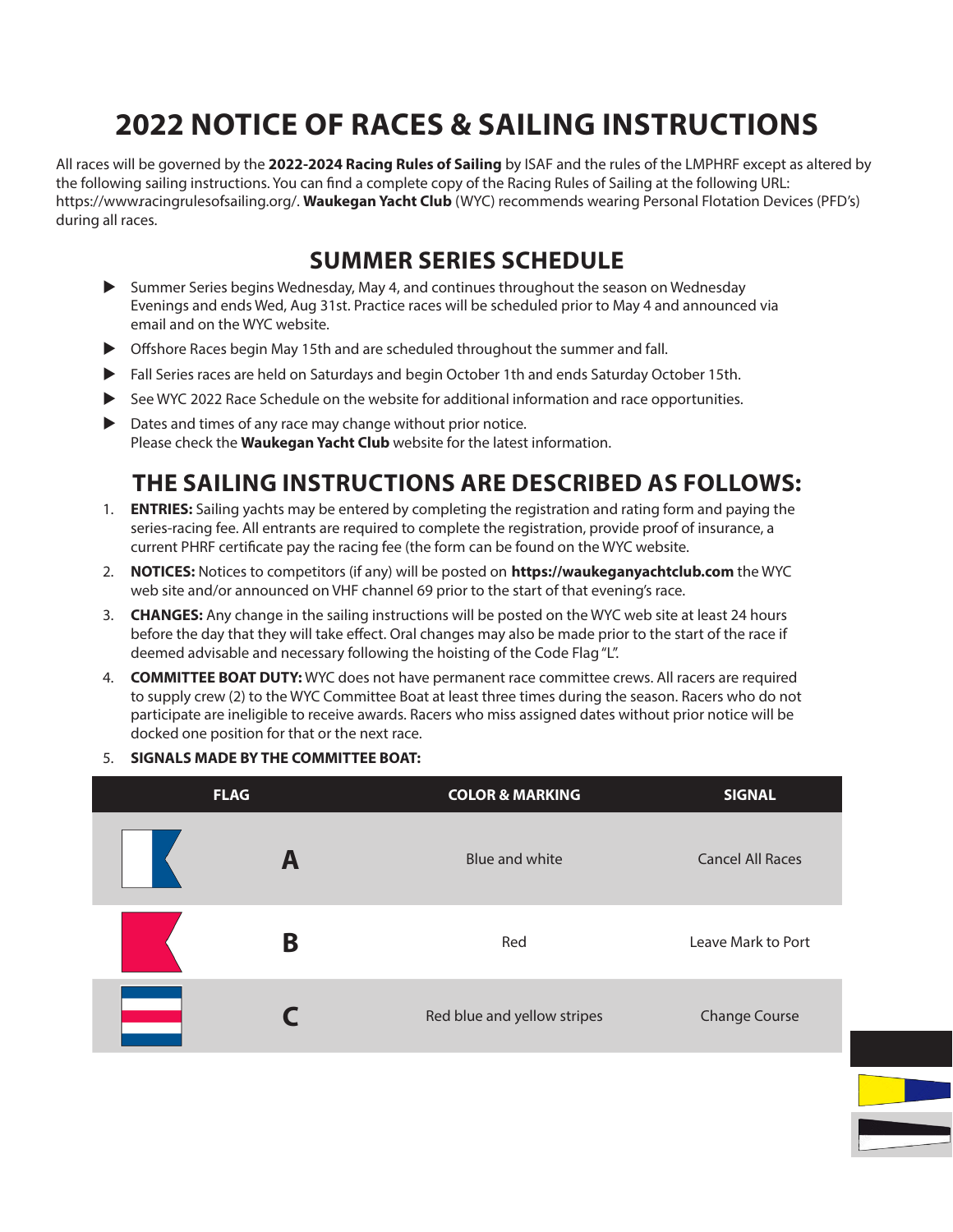| <b>FLAG</b> |                         | <b>COLOR &amp; MARKING</b> | <b>SIGNAL</b>                     |
|-------------|-------------------------|----------------------------|-----------------------------------|
|             | D                       | Blue with yellow stripes   | Keep Clear                        |
|             | X                       | White with a blue cross    | Individual recall                 |
|             | <b>1st Sub</b>          | Blue with yellow triangle  | <b>General recall</b>             |
|             | <b>AP</b>               | Red with white stripes     | Postponement                      |
|             | N                       | Blue and white checkers    | Race Abandoned                    |
|             | P                       | Blue with white square     | Preparatory signal                |
|             | $\mathsf S$             | White with blue square     | Shortened course                  |
|             |                         | Yellow and black           | Come within hail<br>of this boat. |
|             | 1                       | White with a red circle    | Section 1                         |
|             | $\overline{\mathbf{2}}$ | Blue with white circle     | Section 2                         |
|             | 3                       | Red white and blue         | Section 3                         |
|             | 4                       | Red with a white cross     | Section 4                         |

| <b>FLAG</b> | <b>COLOR &amp; MARKING</b> | 'AL                                                                                                                                                                                     |
|-------------|----------------------------|-----------------------------------------------------------------------------------------------------------------------------------------------------------------------------------------|
|             | Yellow and blue            | $sec$ to $5$                                                                                                                                                                            |
|             | Black over white           | Can be done at anytime during the race. Signal will be all<br>or argeofithes following: three long horn blasts; by voice or<br>Hailer: general announcement over the VHF radio, Ch. 69. |

#### **ABANDONMENT "N" FLAG:**



Can be done at anytime during the race. Signal will be all Hailer; general announcement over the VHF radio, Ch. 69.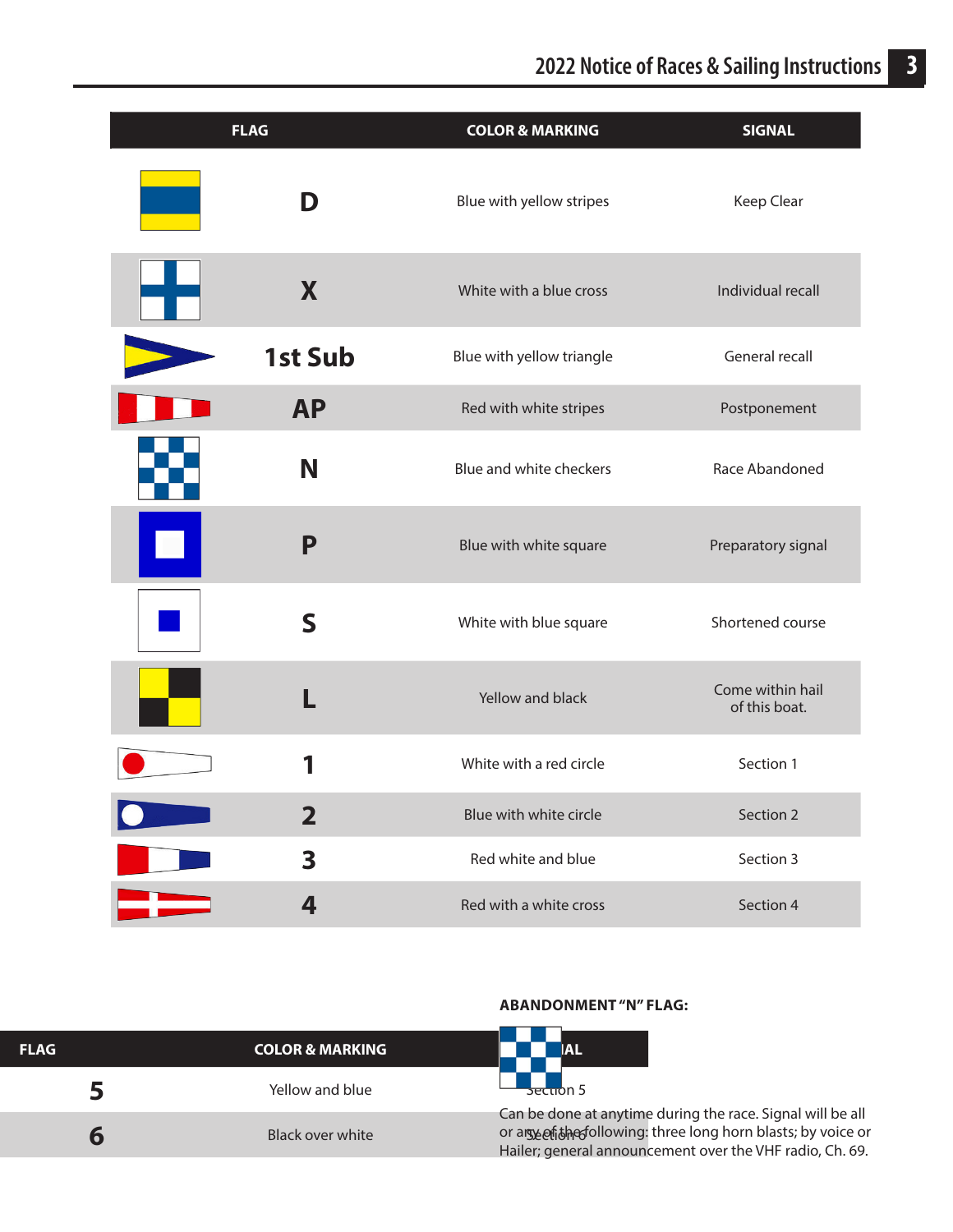#### **CANCELLATION:**

Can be done anytime prior to start of race. Signal will be same as abandonment above.

#### **GENERAL RECALL 1ST SUBSTITUTE" FLAG:**



All boats must restart. Signal will be all or any of the following: two short horn blast; by Hailer; announcement over the VHF radio, Ch. 69.

#### **INDIVIDUAL RECALL "X" FLAG:**



Any boat over the starting line prematurely must restart or be scored Did-Not-Start (DNS). The committee boat will signal one horn blast and hail the boat by sail number or boat name over the VHF radio, Ch. 69, and the Hailer. The recalled boat must keep clear of all other boats that have started or are starting correctly. If the boat does not hear the committee boat hail and fails to restart, the boat will receive a DNS for that race. To

restart use Rule 30.1 "Round-an- End Rule". DO NOT SAIL BACK THROUGH THE STARTING LINE.

#### **POSTPONEMENT "AP" FLAG:**



Can be done at anytime before a start. Signal will be the following: two long horn blasts and an announcement over the VHF radio, Ch. 69.

#### **SHORTENED COURSE "S" FLAG:**



A shortened course will be announced over the VHF radio, Ch. 69 with "S" Flag flown.

#### **BY OTHER:**

NR Bright green rectangle New Racer

#### 6. **STARTING TIMES:**

| <b>Sections</b>    | Warning     | Prep flag up | <b>Prep flag down</b> | <b>Start</b> |
|--------------------|-------------|--------------|-----------------------|--------------|
| <b>First Start</b> | 18:40 hrs   | $18:41$ hrs  | 18:44 hrs             | 18:45 hrs    |
| Second Start       | $18:45$ hrs | 18:46 hrs    | $18:49$ hrs           | 18:50 hrs    |
| <b>Third Start</b> | $18:50$ hrs | 18:51 hrs    | $18:54$ hrs           | $18:55$ hrs  |
|                    |             |              |                       |              |

**Note:** Starting times will be 30 minutes earlier for Wednesday night races on August 24th and 31st.

#### **STARTING AREA:**

Wednesday Series and Sunday Races - In the general area between the Waukegan South Harbor Entrance and Shoal Buoy #1

#### **OFFSHORE RACES**

See "Offshore Races/Cruises" on page 8.

#### **COURSES:**

No later than the warning signal the race committee signal boat will display the approximate compass bearing to the first leg and the number of legs.

Boats starting in later sections are not to interfere with boats in earlier starts. The starting area is defined as an area extending one half the length of the starting line at both sides of the starting line and extending one half the length of the starting line beyond each end of the starting line. After the warning signal for the first start, all boats that are not starting (or have already started) are required to:

- Stay outside the starting area so as to not interfere with boats that are starting.
- Stay out of the triangle area defined by the starting line and the weather mark.

The "I" flag rule is always in effect, even if the flag is not flown by the committee boat. Any yacht that is on the course side of the starting line less than one (1) prior minute to their start must clear themselves by sailing around the ends of the starting line. Violators are subject to protest by the committee boat and racers.

The finish line will be between the race committee flag on the moored race committee boat to an inflatable buoy starboard of the committee boat. On the final leg racers should finish keeping the committee boat to starboard and the finish mark to port.

#### **SECTION FLAGS:**

Boats shall display their section flag secured to the permanent backstay or stern pulpit if no backstay exists. Boats not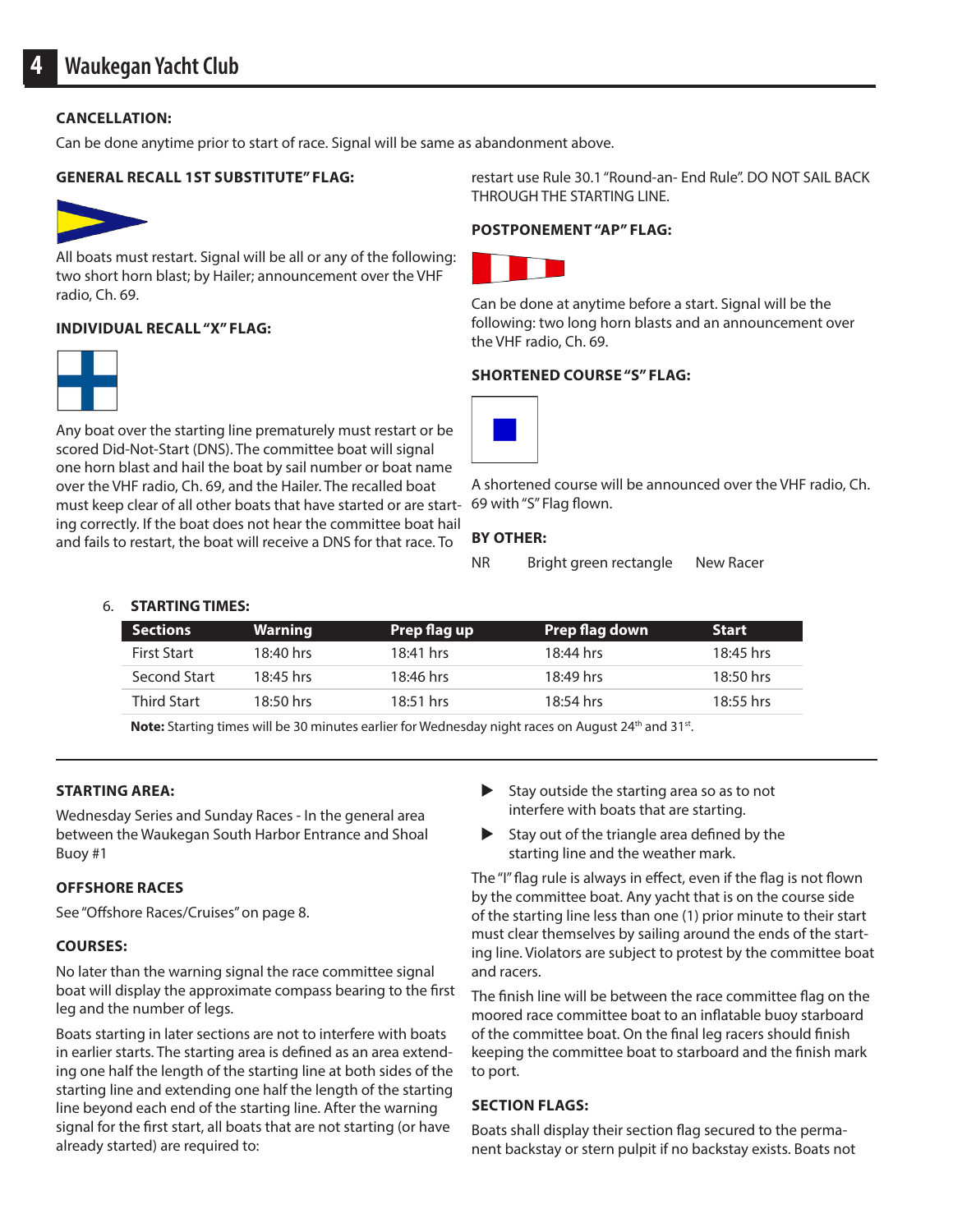displaying their section flag are subject to protest by the race committee or other competitors.

#### **IDENTIFICATION - CHECK IN:**

Racing yachts shall check in by hailing the committee boat prior to the start of the race and at the finish. It is the responsibility of each skipper to make sure that his/her boat is properly identified. In addition, each skipper is responsible for recording the actual finish time of their yacht and if possible the yacht directly ahead and astern. (This information is to be available to the race committee upon request). To prevent unnecessary traffic in the starting area, a racer who arrives at the starting area at 18:35 (6:35PM) or later, must postpone their check in until the boat's section starting sequence commences. Additionally, if a racer does not check in, they will not get scored and instead receive a Did-Not-Compete (DNC). The VHF radio is not an acceptable means of checking in.

#### **RADIO**

General use of the radio (channel 69) is considered a courtesy and designated use for the Committee boat and Race Chairman only except for the following:

- Notification of an emergency or danger;
- Notification of withdrawal from the race;
- Notification of filing a protest;
- $\blacktriangleright$  Notification of acceptance of alternate penalty;
- A response to a specific committee boat request directed to your boat or to the fleet in general.

#### **THE FINISH:**

The finish line is the invisible line (vertical plane) between the Race Committee boat's flag and the finish mark. Leave committee boat to starboard (or as instructed) and finish mark to port.

#### **TIME LIMITS WEDNESDAY SERIES:**

The time limit, to round the first mark, will be one hour after the start of the last section. The time limit will be for any boat in the fleet, not individual sections, to round the first mark. If a boat, from any section, rounds the first mark within the time limit, the race will continue for all sections. If no boat rounds the mark within the time limit the race is abandoned for all sections.

No yacht will be scored after 2½ hours has elapsed from the time of the last start. Yachts not finishing within 2½ hours of the last start will be scored as Did-Not-Finish (DNF). If no yacht completes the course within 2½ hours of the last start, the race is abandoned.

#### **PROTESTS:**

The protester must (at the first reasonable opportunity); 1) hail the skipper being protested immediately; 2) fly a red (protest) flag; and, 3) notify the race committee boat of the pending protest. Protests shall be written on an official protest form and given within one hour after the committee boat docks to the race committee. If the hearing cannot be held the same day, the hearing will be scheduled no later than 14 days after the incident. Race results will be re-scored, as necessary, based on decisions of the protest committee.

#### **SCORING:**

L

The low point scoring system will be used. 1 point for first, 2 points for second, 3 points for third, etc. The number of races scored in the series is as follows:

In the event of Disqualification (DSQ) from a given race, throwing that race out will be allowed or disallowed in accordance with ISAF Rule 63.1 and Appendix A5. A yacht that realizes that she has infringed a rule shall either retire promptly or accept an alternate penalty when so prescribed in the sailing instructions (See #14 below). A DSQ can't be thrown out if it was the result of a collision, which caused damage.

**SPECIAL NOTE:** One qualified crew member from each racing yacht will be required to serve on the Committee Boat as required by the Sail committee.

Failure to serve will result in a DSQ of your best race of the season and that DSQ will be counted as one of your races for the season total.

| <b>Summer Series Completed Races</b> | <b>Races Scored</b> |
|--------------------------------------|---------------------|
| $17 - 19$                            |                     |
| $15 - 16$                            | 8                   |
| $13 - 14$                            |                     |
| $11 - 12$                            |                     |

| <b>Fall Series Completed Races</b> | <b>Races Scored</b> |
|------------------------------------|---------------------|
| 10                                 |                     |
| $7 - 9$                            |                     |
| $4 - 7$                            |                     |

#### **CRUISING FLEET (PORT TO PORT RACES ONLY)**

Yachts in the Cruising Fleet shall be scored using the Portsmouth Rating Factor scoring system as published by US Sailing.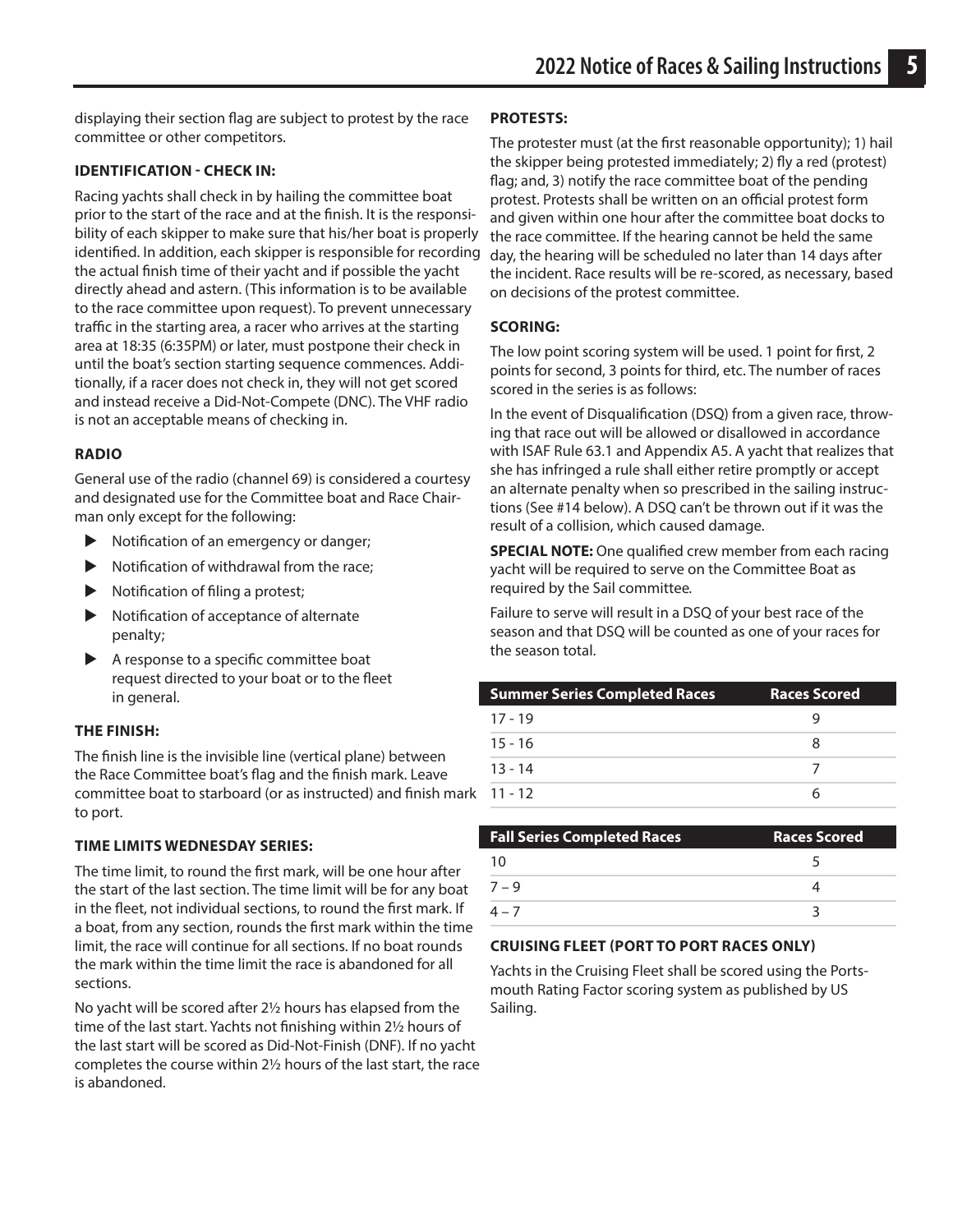#### **ALTERNATE PENALTIES:**

Refer to the 2022 - 2024eli Racing Rules of Sailing by ISAF concerning penalty turns. A boat may clear itself by a one turn (Touching a Mark) or two turns (When Boats Meet) penalty after getting well clear of other boats as soon after the incident as possible. If the boat caused injury or serious damage or gained a significant advantage in the race or series by her breach her penalty shall be to retire.

#### **AUXILIARY POWER:**

Yachts are considered to be racing after the preparatory signal, for their respective starts, and must be under sail power only, at the time the preparatory signal is made (four minutes prior to their section's start).

#### **WITHDRAWING:**

Yachts Withdrawing from the race (WDR) are required to notify the race committee.

#### **MWPHRF CERTIFICATES:**

A current PHRF certificate is required for all yachts. Yachts not having a current certificate will be assigned an average "book" rating less a six second penalty. There will be no retroactive favorable adjustment of this rating for races completed prior to submittal of a valid PHRF certificate.

#### **WHISKER POLES (RULE 50.2):**

Only one whisker or spinnaker pole (length not to exceed the "J" measurement on your PHRF certificate) shall be used at one time. When in use it must be attached to the foremost mast and may be carried on the same side or the opposite side of the boat on which the boom has been set. Poles that can be extended beyond the "J" length must be banded to indicate the maximum proper length. No handheld poles or devices allowed.

#### **HEAD SAILS:**

Spinnakers (asymmetrical spinnakers, cruising spinnakers, bloopers or gennakers) are only allowed by boats registered within a spinnaker section. A staysail with a tight luff may be used subject to LMPHRF regulations. On leeward legs two headsails may be used by the JAM section boats, but only one headsail can be hoisted in the headfoil.

#### **SKIPPERS MEETING:**

Meetings are schedule at the beginning of the race series or race event. Additional meetings will be scheduled as required. If necessary, a general notice will be made of the meeting time and date.

#### **ELIGIBILITY:**

Yacht owners/skippers are not required to be members of the Waukegan Yacht Club. Registrations must be completed and entry fee(s) paid before yachts are eligible to participate. Payment of the entry fee is required before a boat will be scored in a race. All entry fees paid after May 19, 2022 will be assessed a late fee of \$10.00. Other boats may race at special invitation by the race committee chairman.

#### **NEW RACERS "NR" FLAG:**

New racers may request a NEW RACER FLAG (bright green and to be flown on the backstay). It is expected that other racers give them the benefit of the doubt, by hailing them with helpful assistance on rules and tactics.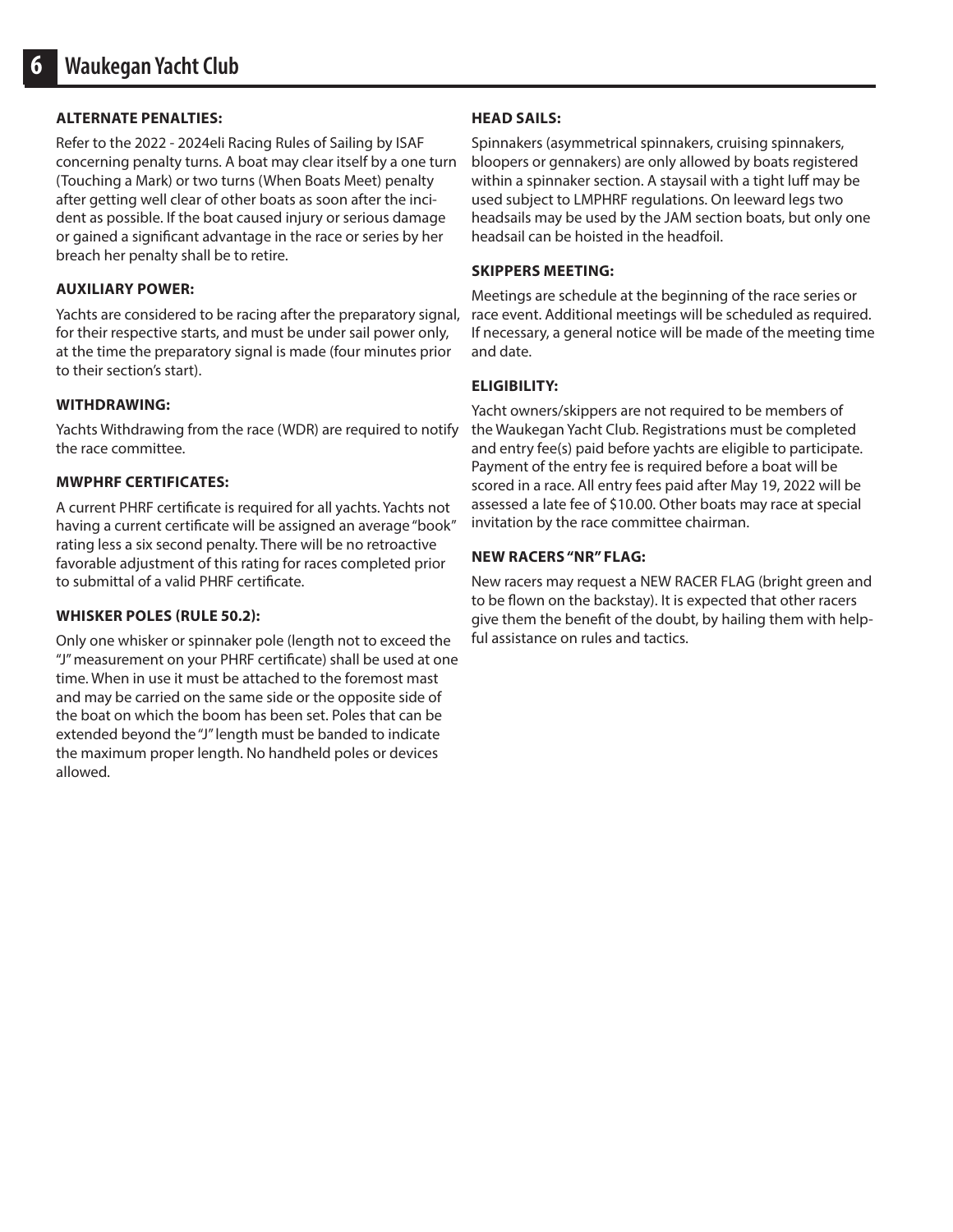### **WYC MAYOR'S CUP**

The Mayor's Cup is a special race created to honor the City of Waukegan and its Mayor. Inaugurated in 2019, the Mayor's Cup was cancelled in 2020 & 2021 due to the pandemic. A special dinner is hosted by Waukegan Yacht Club after the race.

| <b>Special Race</b>   | Mayor's Cup                                                                          |
|-----------------------|--------------------------------------------------------------------------------------|
| Saturday 6/11/22      | Warning 0955 hrs, 1st Start 1000 hrs                                                 |
| <b>Starting Line:</b> | Between a staff displaying an orange flag on WYC committee boat and Course Mark "W". |
| Course                | Modified Olympic course as set by WYC Committee Boat                                 |
| <b>Finish</b>         | As designated by the WYC Committee Boat                                              |
| <b>Time Limit</b>     | Time limit 1 hour for first boat to round windward mark.                             |
| <b>Award</b>          | Winner will have boat and skipper name inscribed on Mayor's Cup at WYC.              |

L

 $\overline{\phantom{a}}$ 

### **MILWAUKEGAN**

| <b>Special Race</b>   | <b>Milwaukee to Waukegan</b>                                                                                                                           |
|-----------------------|--------------------------------------------------------------------------------------------------------------------------------------------------------|
| Saturday 8/13/22      | First warning 0755 hrs, 1st Start 0800 hrs, for short-handed fleet. Other starting times will be specified<br>in the Milwaukegan Sailing Instructions. |
| <b>Starting Line:</b> | As specified by the Milwaukee Yacht Club.                                                                                                              |
| Course                | Offshore from Milwaukee to Waukegan as specified in the Milwaukegan Sailing Instructions                                                               |
| <b>Finish</b>         | A line between Bell Buoy #3 and Waukegan Green Lighthouse.<br>See Milwaukegan Sailing Instructions if no committee boat on station.                    |
| <b>Time Limit</b>     | See Milwaukegan Sailing Instructions.                                                                                                                  |
| <b>Awards</b>         | Flags will be awarded after the race at WYC, time and place will be specified in the Milwaukegan Sail-<br>ing Instructions.                            |
| Registration          | This race requires a separate fee and registration. Details can be found at:<br>www.milwaukegan.com                                                    |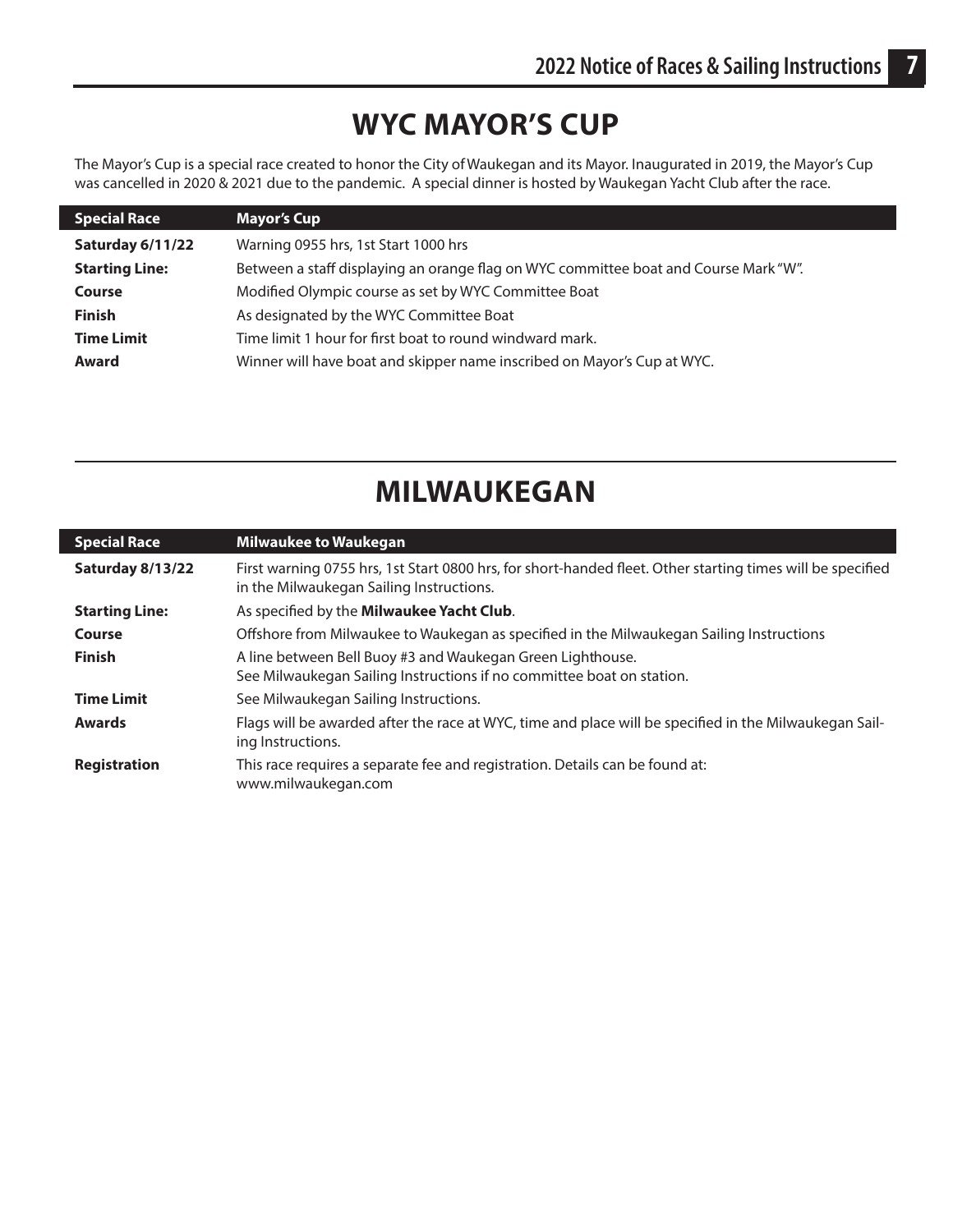L

# **OFFSHORE RACES/CRUISES**

|                                       |          | <b>Course Marks</b>                         | Latitude    | Longitude   |
|---------------------------------------|----------|---------------------------------------------|-------------|-------------|
| " $W$ "                               | Waukegan | Shoal Buoy #3 FL G 2.5s                     | N 42° 21.7' | W 87° 47.9' |
| "K"                                   | Kenosha  | South Pier head and break wall light        | N 42° 35.4' | W 87° 48.5' |
| $^{\prime\prime}$ M $^{\prime\prime}$ | Montrose | Corinthian YC "West" Mark                   | N 41° 57.7' | W 87° 37.4' |
| $^{\prime\prime}$ R $^{\prime\prime}$ | Racine   | Reef West End Buoy #1 FL G 4s               | N 42° 43.5' | W 87° 46.0  |
| $^{\prime\prime}7^{\prime\prime}$     | Zion     | Nuclear Power Plant Intake (Decommissioned) | N 42° 26.5' | W 87° 47.2' |

**NOTE 'A'** – For all races when the committee boat is not on station, take your own time and the boat ahead and behind. You must finish within 5 boat lengths of the designated finish mark and perpendicular to the course from the last mark. All finishes are between the mark and committee boat. If no boat is on station, the mark will be left to port on all southbound races and to starboard on all northbound races.

| Offshore #1                                                                                                  | <b>Waukegan to Winthrop Harbor</b>                                                                                                                                                                                                                                                                                                                                                                                      |
|--------------------------------------------------------------------------------------------------------------|-------------------------------------------------------------------------------------------------------------------------------------------------------------------------------------------------------------------------------------------------------------------------------------------------------------------------------------------------------------------------------------------------------------------------|
| Saturday 5/14/22<br><b>Starting Line:</b><br>Course<br><b>Distance</b><br><b>Finish</b><br><b>Time Limit</b> | Warning 10:55 hrs, Start 11:00 hrs<br>Between a staff displaying an orange flag on WYC committee boat and Course Mark "W".<br>Leave Course Mark "Z" at least 300 feet to Port.<br>$7.5 \text{ nm}$<br>A line 270° T and no more than 600 feet from Northpoint Marina Entrance Red light #2<br>No time limit. (Record your time, boat ahead and behind if possible when committee boat not on<br>station.) Use GPS time. |
| Offshore #2                                                                                                  | <b>Waukegan to Zion and back.</b>                                                                                                                                                                                                                                                                                                                                                                                       |
| <b>Saturday 05/21/22</b>                                                                                     | Warning 1055 hrs, 1st Start 1100 hrs                                                                                                                                                                                                                                                                                                                                                                                    |
| <b>Starting Line:</b>                                                                                        | Between a staff displaying an orange flag on WYC committee boat and Course Mark "W".<br>See NOTE 'A' re: no committee boat on station.                                                                                                                                                                                                                                                                                  |
| Course                                                                                                       | Leave Course Mark "Z" to Port. Turn after passing 270° T on Mark "Z"<br>Note: Mark has a daymarker and light. Stay and turn at least 300 feet east of the intake marker. Depth<br>is charted as 12'-18' west of intake.                                                                                                                                                                                                 |
| <b>Distance</b>                                                                                              | $10 \text{ nm}$                                                                                                                                                                                                                                                                                                                                                                                                         |
| <b>Finish</b>                                                                                                | A line between Bell Buoy #3 and Waukegan Green Lighthouse.                                                                                                                                                                                                                                                                                                                                                              |
| <b>Time Limit</b>                                                                                            | No time limit. (Record your time, boat ahead and behind if possible when committee boat not on<br>station.) Use GPS time.                                                                                                                                                                                                                                                                                               |
| Offshore #3                                                                                                  | <b>Waukegan to Montrose Race</b>                                                                                                                                                                                                                                                                                                                                                                                        |
| <b>Friday, 6/24/22</b>                                                                                       | Start on your own                                                                                                                                                                                                                                                                                                                                                                                                       |
| <b>Starting Line</b>                                                                                         | A line 270°T and no more than 300 feet west of Green Shoal Buoy #1. Keep buoy to port.                                                                                                                                                                                                                                                                                                                                  |
| Course                                                                                                       | Stay clear of Wilmette point and shallows in area.                                                                                                                                                                                                                                                                                                                                                                      |
| <b>Distance</b>                                                                                              | 25.5 nm                                                                                                                                                                                                                                                                                                                                                                                                                 |
| <b>Finish</b>                                                                                                | A line 270° T and no more than 300 feet west from point "M". Leave to Port                                                                                                                                                                                                                                                                                                                                              |
| <b>Time Limit</b>                                                                                            | No time limit. (Record your time, boat ahead and behind if possible when committee boat not on<br>station.) Use GPS time.                                                                                                                                                                                                                                                                                               |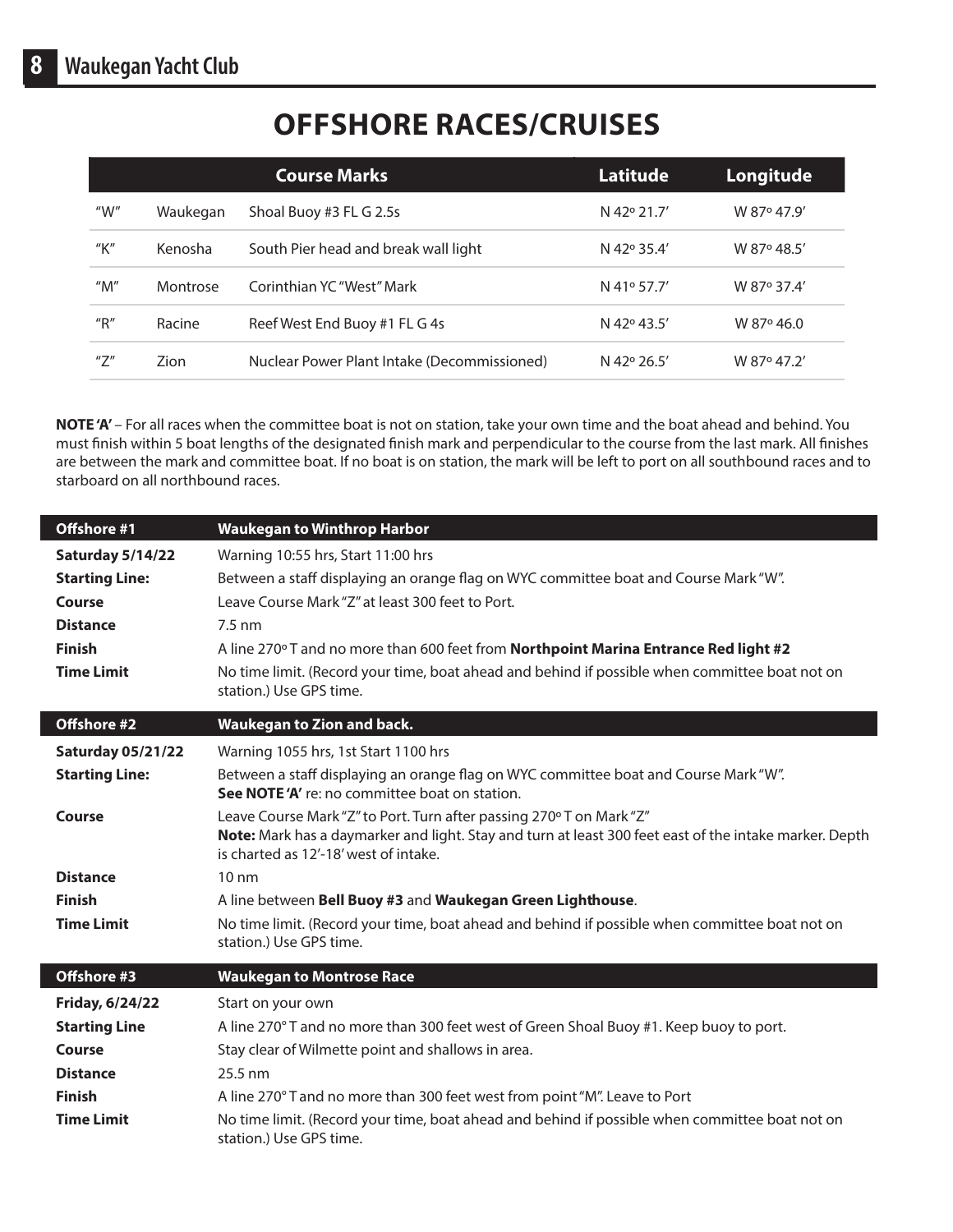| Offshore #4           | <b>Chicago to Waukegan Race (Separate Race Fee and Registration)</b>                                                                                                                                                                          |
|-----------------------|-----------------------------------------------------------------------------------------------------------------------------------------------------------------------------------------------------------------------------------------------|
| Saturday 6/25/22      | Sailing Instructions and registration have not been announced as of this printing.<br>This race is governed under CASRA rules.                                                                                                                |
| Offshore #5           | <b>Waukegan to Chicago</b> (Chicago Air Show)                                                                                                                                                                                                 |
| Saturday 8/20/22      | Warning 08:55 hrs, 1st Start 09:00 hrs                                                                                                                                                                                                        |
| <b>Starting Line:</b> | Between a staff displaying an orange flag on WYC committee boat and Course Mark "W".<br>See NOTE'A' re: no committee boat on station.                                                                                                         |
| <b>Distance</b>       | 25.5nm                                                                                                                                                                                                                                        |
| <b>Finish</b>         | A line 270° T from point "M" and the flag on the CCYC Committee boat will be west of Course Mark "M".<br>See NOTE 'A' above re: no committee boat on station.                                                                                 |
| <b>Time Limit</b>     | No time limit. (Record your time, boat ahead and behind if possible when committee boat not on<br>station.) Use GPS time.                                                                                                                     |
| Offshore #6           | Montrose to Waukegan (Chicago Air Show)                                                                                                                                                                                                       |
| <b>Sunday 8/21/18</b> | Warning 12:55 hrs, 1st Start 13:00 hrs                                                                                                                                                                                                        |
| <b>Starting Line:</b> | Between a staff displaying an orange flag on CCYC committee boat and Course Mark "M".<br>See NOTE 'A' above re: no committee boat on station.                                                                                                 |
| <b>Distance</b>       | 25.5nm                                                                                                                                                                                                                                        |
| <b>Finish</b>         | A line 270° T and no more than 300 feet west of course mark "W".<br>Leave Course Mark "W" to starboard.<br>See NOTE 'A' above re: no committee boat on station.                                                                               |
| <b>Time Limit</b>     | No time limit. (Record your time, boat ahead and behind if possible when committee boat not on<br>station.) Use GPS time.                                                                                                                     |
| Offshore #7           | <b>Waukegan to Zion and Back</b>                                                                                                                                                                                                              |
| Saturday 9/10/22      | Warning 0955 hrs, 1st Start 1000 hrs                                                                                                                                                                                                          |
| <b>Starting Line:</b> | A line 090° T and no more than 300 feet east from Shoal Bell Buoy #3. Leave to port.                                                                                                                                                          |
| Course                | From Mark "W" to Mark "Z" and back to Mark "W." Leave Course Mark "Z" at least 300 feet to Port.                                                                                                                                              |
| <b>Distance</b>       | 10 <sub>nm</sub>                                                                                                                                                                                                                              |
| <b>Finish</b>         | A line between Bell Buoy #3 and Waukegan Green Lighthouse.<br>See NOTE 'A' above re: no committee boat on station.                                                                                                                            |
| <b>Time Limit</b>     | No time limit (Record your time, boat ahead and behind if possible when committee boat not on<br>station.) Use GPS time.                                                                                                                      |
| Offshore #8           | <b>Waukegan to Racine Race/Cruise</b>                                                                                                                                                                                                         |
| Saturday 9/17/22      | Warning 0955 hrs, 1st Start 1000 hrs                                                                                                                                                                                                          |
| <b>Starting Line:</b> | A line 090° T and no more than 300 feet east from Shoal Bell Buoy #3. Leave to port.                                                                                                                                                          |
| Course                | Leave Course Mark "Z" to Port.                                                                                                                                                                                                                |
| <b>Distance</b>       | 22.1 nm                                                                                                                                                                                                                                       |
| <b>Finish</b>         | Between a staff displaying an orange flag on RYC committee boat and Course Mark "R".<br>Leave Course Mark "R" to Starboard. The committee boat will be west of Course Mark "R".<br>See <b>NOTE'A'</b> above re: no committee boat on station. |
| <b>Time Limit</b>     | No time limit (Record your time, boat ahead and behind if possible when committee boat not on<br>station.) Use GPS time.                                                                                                                      |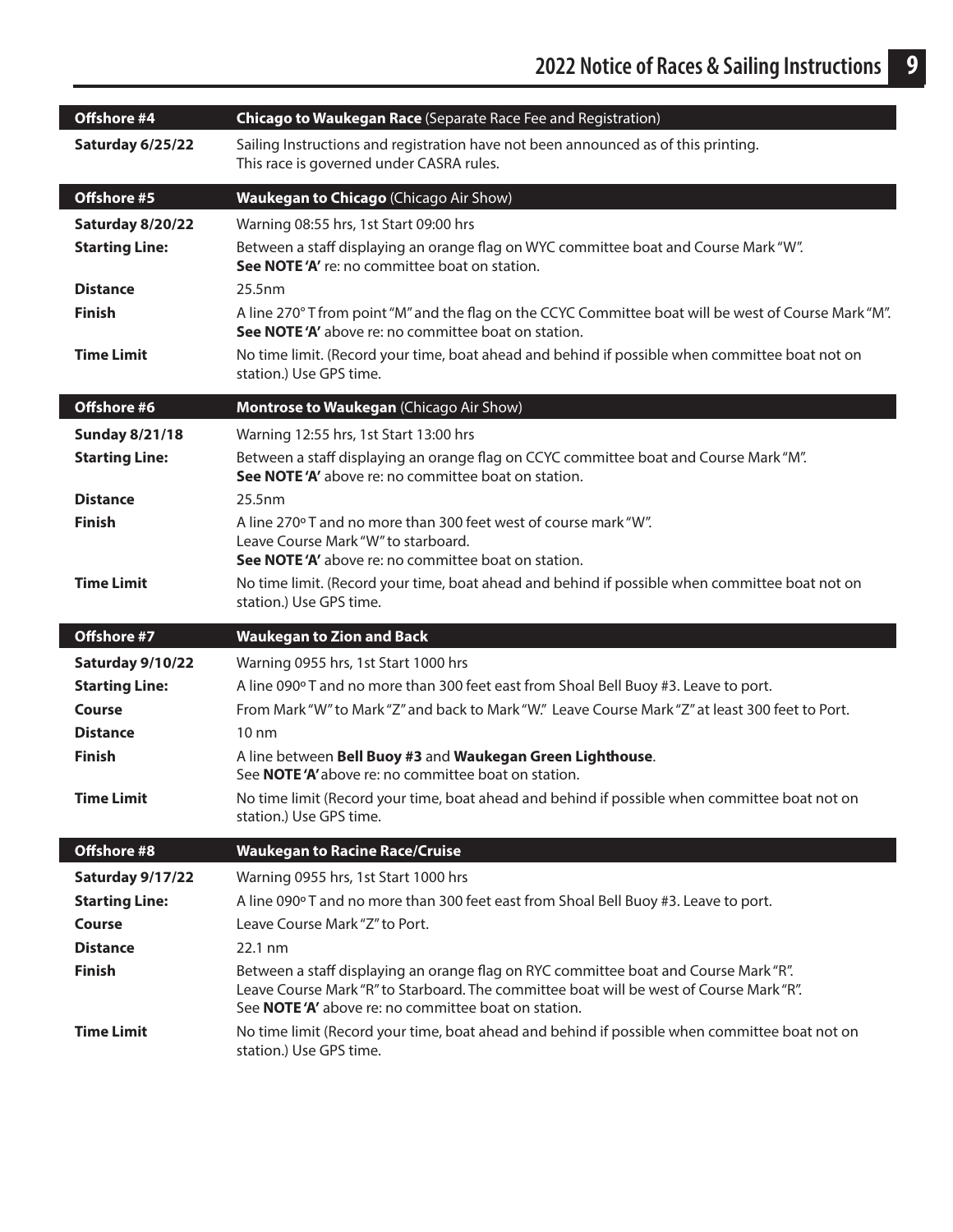### **10 Waukegan Yacht Club**

| Offshore #9           | <b>Racine to Waukegan Race/Cruise</b>                                                                                     |
|-----------------------|---------------------------------------------------------------------------------------------------------------------------|
| <b>Sunday 9/18/22</b> | Warning 0955 hrs, 1st start 1000 hrs                                                                                      |
| <b>Starting Line:</b> | A line 270° T and no more than 300 feet west of Mark "R". Leave to port.                                                  |
| Course                | Leave Course Mark "Z" to Starboard.                                                                                       |
| <b>Distance</b>       | $22.1 \text{ nm}$                                                                                                         |
| <b>Finish</b>         | A line between Bell Buoy #3 and Waukegan Green Lighthouse.<br>See <b>NOTE 'A'</b> above re: no committee boat on station. |
| <b>Time Limit</b>     | No time limit (Record your time, boat ahead and behind if possible when committee boat not on<br>station.) Use GPS time.  |

### **FALL SERIES RACES**

- Fall Series begins Sunday September 11th and ends Saturday October 16th.
- $\blacktriangleright$  Dates and times of any race may change without prior notice. Please check the Waukegan Yacht Club website for the latest information.

| Buoy Race #1 & 2                                                                                 | <b>Fall Series</b>                   |                                                                                                                               |
|--------------------------------------------------------------------------------------------------|--------------------------------------|-------------------------------------------------------------------------------------------------------------------------------|
| Saturday 10/1/22                                                                                 | Warning 9:55 hrs, 1st Start 1000 hrs |                                                                                                                               |
| <b>Starting Line:</b>                                                                            | Shoal Buoy #1                        |                                                                                                                               |
| Course                                                                                           | Established by WYC Committee Boat    |                                                                                                                               |
| <b>Finish</b>                                                                                    | Established by WYC Committee Boat    |                                                                                                                               |
| <b>Time Limit</b>                                                                                | Same as for normal racing.           |                                                                                                                               |
| Buoy Race #3 & 4                                                                                 | <b>Fall Series</b>                   |                                                                                                                               |
| Saturday 10/8/22                                                                                 | Warning 0955 hrs, 1st Start 1000 hrs |                                                                                                                               |
| <b>Starting Line:</b>                                                                            | Shoal Buoy #1                        |                                                                                                                               |
| Course                                                                                           | Established by WYC Committee Boat    |                                                                                                                               |
| <b>Finish</b>                                                                                    | Established by WYC Committee Boat    |                                                                                                                               |
| <b>Time Limit</b>                                                                                | Same as for normal racing.           |                                                                                                                               |
| Buoy Race #5 & 6                                                                                 | <b>Fall Series</b>                   |                                                                                                                               |
| <b>Saturday 10/15/22</b>                                                                         | Warning 0955 hrs, 1st Start 1000 hrs |                                                                                                                               |
| <b>Starting Line:</b>                                                                            | Shoal Buoy #1                        |                                                                                                                               |
| Course                                                                                           | Established by WYC Committee Boat    |                                                                                                                               |
| <b>Finish</b>                                                                                    | Established by WYC Committee Boat    |                                                                                                                               |
| <b>Time Limit</b>                                                                                | Same as for normal racing.           |                                                                                                                               |
| <b>SKIPPERS MEETINGS FOR OFFSHORE RACES (IF NEEDED)</b>                                          |                                      | <b>POSTING OF ADDENDUM'S FOR OFFSHORE RACES</b>                                                                               |
| If Starting in Kenosha - 0900 hrs at Kenosha                                                     |                                      | <b>STARTING FROM KENOSHA, RACINE AND MONTROSE</b><br>Kenosha - In the vicinity of dockside<br>entrance of Kenosha Yacht Club. |
| Yacht Club.                                                                                      |                                      |                                                                                                                               |
| If Starting at Montrose - 0900 hrs at Chicago<br>Corinthian Yacht Club - signal by Code Flag "L" |                                      | <b>Montrose</b> - In the vicinity of southeast                                                                                |
| displayed on WYC Committee boat.                                                                 |                                      | entrance of the Chicago Corinthian Yacht                                                                                      |

u If starting at **Racine** – 0900 hrs at Racine Yacht Club - signal by Code Flag "L" displayed on WYC Committee boat.

#### **Racine** – In vicinity of main entrance of Racine Yacht Club

Club.

The above addenda will be posted no later than 1.5 hrs before 1st warning.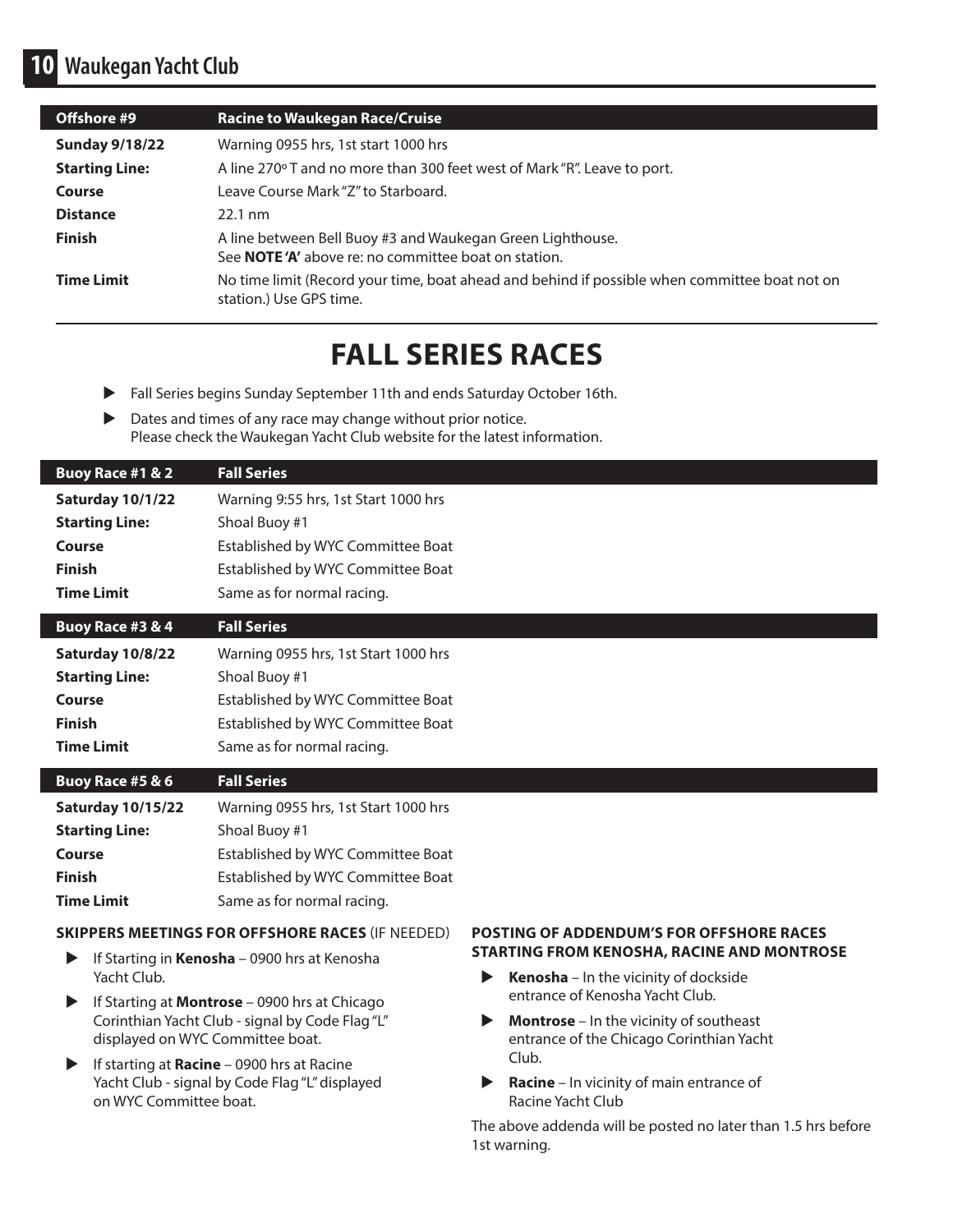## **LAST RACE, RACE – WAUKEGAN TO KENOSHA**

This is a fun race open to all sailors that uses a reverse PHRF rating to determine the starting times. The boats with the highest PHRF ratings depart first. Theoretically all boats should finish at the same time. Bring your boat to the WYC and tie up at the wall by 10:00 hrs. Skipper's meeting at 10:15 hrs is mandatory.

Note: **The Last Race Race** uses a Reverse PHRF start. Individual Start Times will be assigned at the mandatory Skipper's meeting. Entry Fee is an Old Trophy and \$10.00 (entry fee donated to WYC Youth Sailing) brought to the Skipper's meeting on Saturday. Come to the WYC on Sunday after the race for the trophy presentation. There is a unique painting that is the perpetual trophy which must be displayed in the home of the overall winner for one full year.

| <b>Offshore Race #10</b> | <b>Waukegan To Kenosha</b>                                                                                                                                                                                                                                                                                                 |
|--------------------------|----------------------------------------------------------------------------------------------------------------------------------------------------------------------------------------------------------------------------------------------------------------------------------------------------------------------------|
| <b>Saturday 09/24/22</b> | 1st Start 10:30 hrs                                                                                                                                                                                                                                                                                                        |
| <b>Starting Line:</b>    | This is a Le Mans start. The skipper holds onto the brass bar rail in the WYC bar until released by the<br>race committee to run to his boat. The boat can motor out of the channel and put up sails at the<br>harbor entrance or motor sail to the harbor entrance. Do not make wake or you may get a speeding<br>ticket! |
| <b>Marks</b>             | Leave Course Mark "Z" to Port.                                                                                                                                                                                                                                                                                             |
| <b>Distance</b>          | 13.8 nm                                                                                                                                                                                                                                                                                                                    |
| <b>Finish</b>            | A line between South Pier Head and the Outer Breakwall Light.<br>Boats sailing back to Waukegan immediately must first clear north of the south breakwater light and<br>then record their start time as they cross the line between the south breakwater light and the harbor<br>entrance.                                 |
| <b>Time Limit</b>        | No time limit (Record your time, boat ahead and behind if possible when committee boat not on<br>station.) Use GPS time.                                                                                                                                                                                                   |
| <b>Offshore Race #11</b> | <b>Kenosha To Waukegan</b>                                                                                                                                                                                                                                                                                                 |
| <b>Sunday 9/25/22</b>    | 1st Start 10:30 hrs - the same reverse PHRF will be used to determine starting times.                                                                                                                                                                                                                                      |
| <b>Starting Line:</b>    | Kenosha YC flag staff and an imaginary line 180° T from the flagpole.<br>Boats can motor or motor sail in the KYC basin until their starting time. Sails must be raised as soon as<br>possible after clearing the Kenosha breakwater and it is safe to do so.                                                              |
| Course                   | Leave Course Mark "Z" at least 300 feet to Starboard.                                                                                                                                                                                                                                                                      |
| <b>Distance</b>          | 13.8 nm                                                                                                                                                                                                                                                                                                                    |
| <b>Finish</b>            | A line between Mark "W" and the Waukegan Green Lighthouse.<br>Leave Course Mark "W" to Port.                                                                                                                                                                                                                               |
| <b>Time Limit</b>        | No time limit (Record your time, boat ahead and behind if possible when committee boat not on<br>station.) Use GPS time.                                                                                                                                                                                                   |

### **NOTE A: NO COMMITTEE BOAT PRESENT**

In the event no Committee boat or other race officials are present on the starting or finish line, racers will record their own starting and finish times, noting the boat ahead and behind and report that information promptly to race authority for that race.